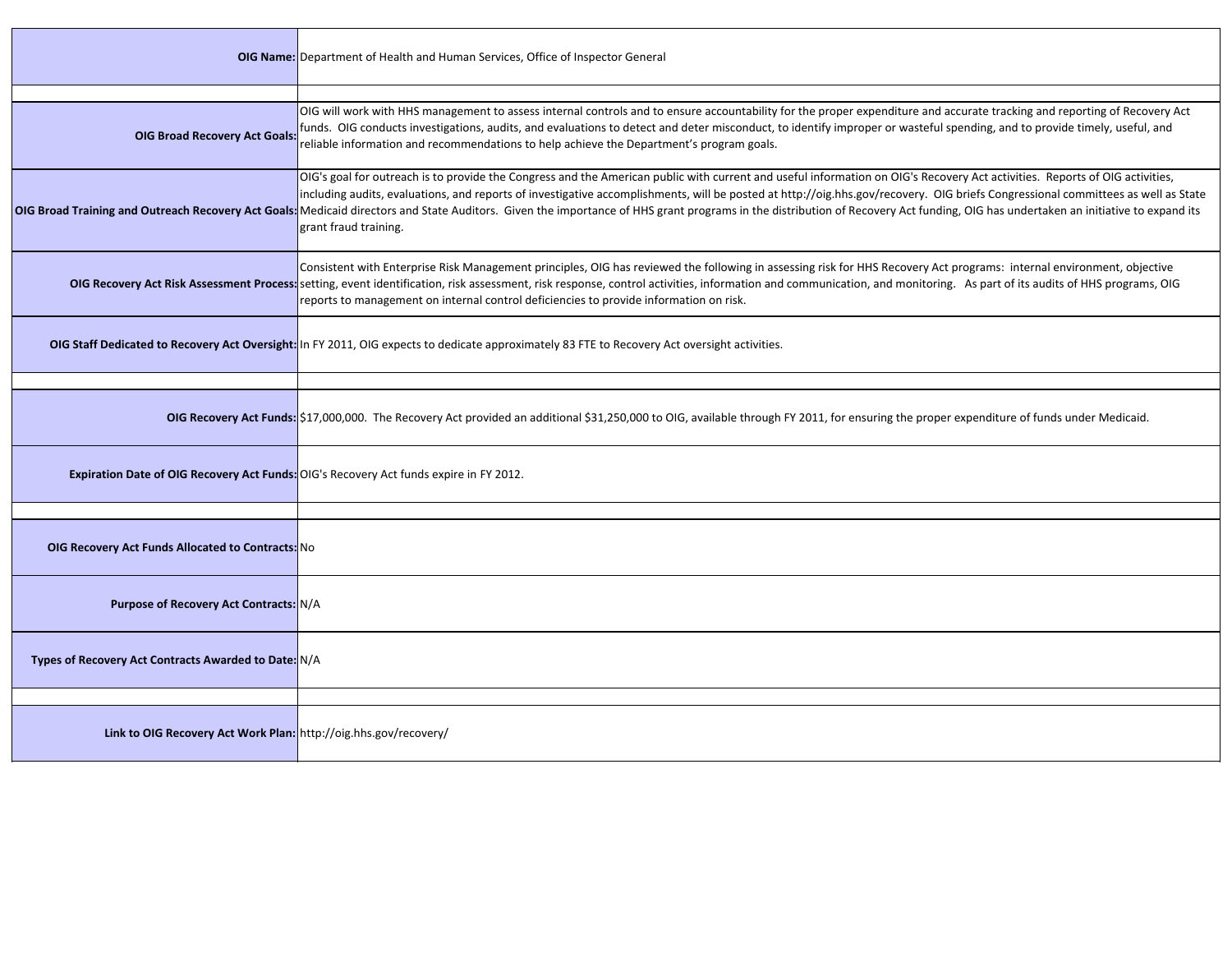| <b>HHS Agency</b>                              | <b>Program Area</b>                                                                  | <b>Recovery Act Funds</b><br>Associated<br>w/Program Area | <b>Type of Review</b>         | <b>Entity</b><br>Performing<br><b>Review</b> | <b>Project Title</b>                                                                                           | <b>Background</b>                                                                                                                                                                                                                                                                                                                                                                                                                                                                                                                                 | <b>Objective</b>                                                                                                                                                                                                          | <b>Review</b><br><b>Included</b><br>on Prior<br>Recovery<br><b>Act Plan</b><br>(Y/N) | Expected<br>Quarter<br>Work<br><b>Begins</b> | <b>Expected</b><br>Quarter(s)<br><b>Reports</b><br><b>Issued</b> | <b>Expected</b><br>Number of<br><b>Reports</b> |
|------------------------------------------------|--------------------------------------------------------------------------------------|-----------------------------------------------------------|-------------------------------|----------------------------------------------|----------------------------------------------------------------------------------------------------------------|---------------------------------------------------------------------------------------------------------------------------------------------------------------------------------------------------------------------------------------------------------------------------------------------------------------------------------------------------------------------------------------------------------------------------------------------------------------------------------------------------------------------------------------------------|---------------------------------------------------------------------------------------------------------------------------------------------------------------------------------------------------------------------------|--------------------------------------------------------------------------------------|----------------------------------------------|------------------------------------------------------------------|------------------------------------------------|
| Administration fo<br>Children and<br>Families  | Community<br>Services Block<br>Grant                                                 | \$1,000 million                                           | administrative<br>financial   | OIG Staff                                    | <b>Internal Controls</b><br>Over Grant<br><b>Monitoring Process</b><br>(OAS)                                   | Internal controls are important to ensure that grants awards<br>are made with appropriate and consistently applied criteria.                                                                                                                                                                                                                                                                                                                                                                                                                      | To determine whether internal controls developed<br>by state oversight agencies for monitoring<br>community action agencies are effective and<br>efficient.                                                               | Yes                                                                                  | Q3 FY 10                                     | Q2 FY 11                                                         | 8                                              |
| Administration for<br>Children and<br>Families | Community<br>Services Block<br>Grant                                                 | \$1,000 million                                           | administrative<br>financial   | OIG Staff                                    | <b>Internal Controls</b><br>Over Grant<br><b>Monitoring Process</b><br>(OAS)                                   | Internal controls are important to ensure that grants awards<br>are made with appropriate and consistently applied criteria.                                                                                                                                                                                                                                                                                                                                                                                                                      | To summarize the results to Community Services<br>Block Grant (CSBG) as to whether internal controls<br>developed by state oversight agencies for<br>monitoring community action agencies are effective<br>and efficient. | No                                                                                   | Q2 FY 11                                     | Q3 FY 11                                                         | 1                                              |
| Administration fo<br>Children and<br>Families  | Community<br>Services Block<br>Grant                                                 | \$1,000 million                                           | administrative<br>financial   | OIG Staff                                    | <b>Recipient Capability</b><br>Audits (OAS)                                                                    | Recipient capability audits are important to ensure that new<br>grantees have the necessary systems and controls to manage<br>Federal funds and meet grant requirements.                                                                                                                                                                                                                                                                                                                                                                          | To determine whether community action agencies<br>have the systems and controls necessary to manage<br>Federal funds and meet grant requirements.                                                                         | Yes                                                                                  | Q3 FY 10                                     | Q2 FY 11                                                         | 24                                             |
| Administration for<br>Children and<br>Families | Community<br>Services Block<br>Grant                                                 | \$1,000 million                                           | administrative<br>financial   | OIG Staff                                    | <b>Recipient Capability</b><br>Audits (OAS)                                                                    | Recipient capability audits are important to ensure that new<br>grantees have the necessary systems and controls to manage<br>Federal funds and meet grant requirements.                                                                                                                                                                                                                                                                                                                                                                          | To summarize the results to CSBG as to whether<br>community action agencies have the systems and<br>controls necessary to manage Federal funds and<br>meet grant requirements.                                            | No                                                                                   | Q2 FY 11                                     | Q3 FY 11                                                         | 1                                              |
| Administration fo<br>Children and<br>Families  | Early Head Start                                                                     | \$1,100 million                                           | administrative<br>financial   | OIG Staff                                    | <b>Recipient Capability</b><br>Audits (OAS)                                                                    | Recipient capability audits are important to determine<br>whether applicants have systems and controls necessary to<br>manage Federal funds and meet grant requirements.                                                                                                                                                                                                                                                                                                                                                                          | To summarize the results to Office of Head Start<br>(OHS) as to whether applicants have the systems<br>and controls necessary to manage Federal funds<br>and meet grant requirements.                                     | No                                                                                   | Q2 FY 10                                     | Q2 FY 11                                                         | 1                                              |
| Administration for<br>Children and<br>Families | <b>Head Start</b>                                                                    | \$1,000 million                                           | administrative,<br>financial  | OIG Staff                                    | <b>Recipient Capability</b><br>Audits (OAS)                                                                    | Recipient capability audits are important to determine<br>whether select grantees should receive additional Recovery<br>Act funds.                                                                                                                                                                                                                                                                                                                                                                                                                | To determine whether select grantees have the<br>systems and controls necessary to manage Federal<br>funds and meet grant requirements.                                                                                   | Yes                                                                                  | Q3 FY 09                                     | Q2 FY 11                                                         | 24                                             |
| Administration for<br>Children and<br>Families | <b>Head Start</b>                                                                    | \$1,000 million                                           | administrative,<br>financial  | OIG Staff                                    | <b>Recipient Capability</b><br>Audits (OAS)                                                                    | Recipient capability audits are important to determine<br>whether select grantees should receive additional Recovery<br>Act funds.                                                                                                                                                                                                                                                                                                                                                                                                                | To summarize the results to OHS as to whether<br>select grantees have the systems and controls<br>necessary to manage Federal funds and meet grant<br>requirements.                                                       | No                                                                                   | Q1 FY 11                                     | Q3 FY 11                                                         | 1                                              |
| Administration for<br>Children and<br>Families | <b>Head Start/Early</b><br>Head Start                                                | \$2,100 million                                           | administrative<br>financial   | OIG Staff                                    | Licensing, Health,<br>and Safety<br>Standards at Head<br>Start and Early Head<br><b>Start Facilities (OAS)</b> | The Recovery Act expanded both programs. Prior work<br>identified unsafe conditions and staff with inappropriate<br>backgrounds.                                                                                                                                                                                                                                                                                                                                                                                                                  | To determine whether Early Head Start and Head<br>Start Grantees complied with applicable Federal,<br>state, and local health and safety requirements for<br>children in their care.                                      | Yes                                                                                  | Q3 FY 09                                     | Q2 FY 11                                                         | 24                                             |
| Administration for<br>Children and<br>Families | Head Start/Early<br><b>Head Start</b>                                                | \$2,100 million                                           | administrative<br>financial   | OIG Staff                                    | Licensing, Health,<br>and Safety<br>Standards at Head<br>Start and Early Head<br><b>Start Facilities (OAS)</b> | The Recovery Act expanded both programs. Prior work<br>identified unsafe conditions and staff with inappropriate<br>backgrounds.                                                                                                                                                                                                                                                                                                                                                                                                                  | To summarize the results to OHS as to whether<br>Early Head Start and Head Start Grantees complied<br>with applicable Federal, state, and local health and<br>safety requirements for children in their care.             | No                                                                                   | Q1 FY 11                                     | Q3 FY 11                                                         | 1                                              |
| Administration for<br>Children and<br>Families | Temporary<br>Assistance for<br>Needy Families<br>(Non-Tax Benefit<br>Program)        | \$5,000 million                                           | administrative /<br>financial |                                              | OIG Staff Temporary<br>Families (TANF)<br>Eligibility (OAS)                                                    | The Recovery Act Emergency Contingency Fund for State TANF To determine whether select States receiving<br>Assistance for Needy programs makes \$5 billion available over fiscal years 2009 and Recovery Act Emergency Contingency funds were in<br>2010 for jurisdictions (states, territories, and tribes) that have compliance with the applicable TANF requirements.<br>an increase in assistance caseloads and basic assistance<br>expenditures, or an increase in expenditures related to short-<br>term benefits or subsidized employment. |                                                                                                                                                                                                                           | No                                                                                   | Q3 FY 11                                     | Q2 FY 12                                                         | 8                                              |
| Administration for<br>Children and<br>Families | Temporary<br>Assistance for<br><b>Needy Families</b><br>(Non-Tax Benefit<br>Program) | \$5,000 million                                           | administrative<br>financial   | OIG Staff                                    | <b>TANF Non-Recurring</b><br>Benefits (OAS)                                                                    | The Recovery Act Emergency Contingency Fund for State TANF To review the non-recurring, short-term benefits<br>programs makes \$5 billion available over fiscal years 2009 and provided by select States as a result of the TANF<br>2010 for jurisdictions (states, territories, and tribes) that have Emergency Contingency Fund.<br>an increase in assistance caseloads and basic assistance<br>expenditures, or an increase in expenditures related to short-<br>term benefits or subsidized employment.                                       |                                                                                                                                                                                                                           | <b>No</b>                                                                            | Q3 FY 11                                     | Q2 FY 12                                                         | 8                                              |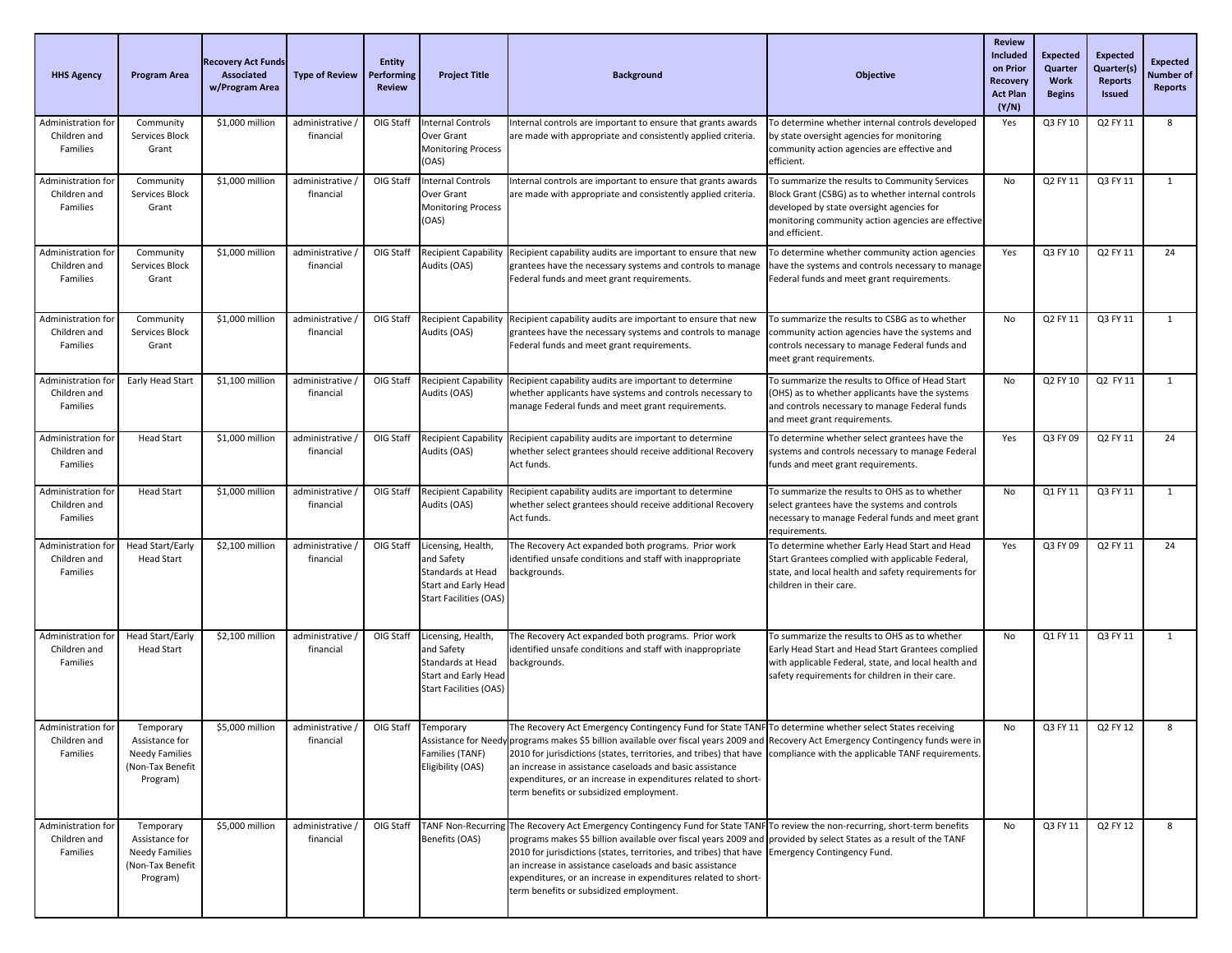| Centers for<br>Medicare and<br><b>Medicaid Services</b> | Health Information<br>Technology (Non-<br><b>Tax Benefit</b><br>Program) | \$19,320 million | other | OIG Staff | Health Insurance<br><b>Technology System</b><br>Enhancements at<br>CMS (OAS)                                                                                  | The Recovery Act provides financial incentives through the<br>Medicare and Medicaid programs to encourage doctors,<br>hospitals, health clinics, and other entities to adopt and use<br>certified EHRs. Medicare incentive payments are being phased<br>out over time and replaced with financial penalties for<br>providers that are not using EHRs. CMS systems require<br>modification to manage these new requirements.                                                                                                                                                                                                                                                                                                                                                                                                                                                                                    | To determine whether health information<br>technology (HIT) enhancements to CMS systems<br>include standards adopted by HHS and that IT<br>security controls are in place to protect sensitive<br>EHR and personal information. | Yes | Q2 FY 11 | Q1 FY 12 | $\overline{1}$ |
|---------------------------------------------------------|--------------------------------------------------------------------------|------------------|-------|-----------|---------------------------------------------------------------------------------------------------------------------------------------------------------------|----------------------------------------------------------------------------------------------------------------------------------------------------------------------------------------------------------------------------------------------------------------------------------------------------------------------------------------------------------------------------------------------------------------------------------------------------------------------------------------------------------------------------------------------------------------------------------------------------------------------------------------------------------------------------------------------------------------------------------------------------------------------------------------------------------------------------------------------------------------------------------------------------------------|---------------------------------------------------------------------------------------------------------------------------------------------------------------------------------------------------------------------------------|-----|----------|----------|----------------|
| Centers for<br>Medicare and<br><b>Medicaid Services</b> | <b>Health Informatior</b><br>Technology (Non-<br>Tax Benefit<br>Program) | $$1,045$ million | other | OIG Staff | Breaches and<br>Medical Identity<br>Theft Involving<br>Medicare<br>Identification<br>Numbers (OEI)                                                            | Section 13402 of the Recovery Act requires entities covered by To assess CMS's compliance with new breach<br>the Health Insurance Portability and Accountability Act of 1996<br>(HIPAA) to notify individuals of breaches of their personally<br>identifiable information (PII). Such PII includes health<br>information maintained by Medicare providers and<br>contractors. Breaches of PII increase Medicare beneficiaries'<br>and providers' vulnerability to medical identity theft. We will<br>examine CMS's internal procedures and processes related to<br>the Recovery Act's breach notification requirements and<br>determine the number of known breaches involving<br>beneficiary and provider Medicare identification numbers.                                                                                                                                                                    | notification requirements for PII in the Recovery Act<br>and CMS actions in response to any breaches of PII.                                                                                                                    | Yes | Q2 FY 10 | Q4 FY 12 | $\mathbf{1}$   |
| Centers for<br>Medicare and<br><b>Medicaid Services</b> | <b>Health Information</b><br>Technology (Non-<br>Tax Benefit<br>Program) | \$8,630 million  | other | OIG Staff | Medicare Incentive<br>Payments for<br><b>Electronic Health</b><br>Records (OEI)                                                                               | Sections 4101 and 4102 of the Recovery Act authorize<br>incentive payments over a 5-year period to physicians and<br>hospitals that demonstrate meaningful use of certified EHR<br>technology. Bonus payments are scheduled to begin in 2011<br>and continue through 2016, with payment reductions to health duration of the incentive program.<br>care professionals who fail to become meaningful users of<br>EHRs (section 4101(b)) beginning in 2015. According to<br>Congressional Budget Office (CBO) estimates, Medicare net<br>spending for incentives will total approximately \$20 billion.<br>We will review Medicare incentive payments made to eligible<br>nealth care professionals and hospitals for adopting EHRs and<br>CMS safeguards to prevent erroneous incentive payments for<br>the duration of the program. We will review Medicare<br>incentive payment data from calendar year 2011. | To identify incentive payments made in error. If<br>errors are identified, we will also assess CMS's<br>actions to remedy incentive payments made in erro<br>and its plans for securing these payments for the                  | Yes | Q2 FY 11 | Q4 FY 12 | TBA            |
| Centers for<br>Medicare and<br><b>Medicaid Services</b> | Health Information<br>Technology                                         | \$10,591 million | other | OIG Staff | <b>State Medicaid</b><br>Agencies' Progress<br>Toward<br>Implementing<br><b>Medicaid Recovery</b><br>Act Incentives for<br>Electronic Health<br>Records (OEI) | Section 4201 of the Recovery Act creates incentives for eligible To determine (1) the progress State Medicaid<br>health care professionals participating in Medicaid to adopt<br>certified EHR technology. Although incentives are available<br>under Medicare and Medicaid, eligible health care<br>professionals are not allowed to receive incentive payments<br>from both Medicare and Medicaid (section 4201(a)). The<br>scope of this review is limited to Medicaid.                                                                                                                                                                                                                                                                                                                                                                                                                                     | agencies have made toward getting CMS approval<br>for incentive payments and (2) when State Medicaid<br>agencies plan to make incentives available to health<br>care providers and hospitals.                                   | Yes | Q2 FY 10 | Q4 FY 11 | $\mathbf{1}$   |
| Centers for<br>Medicare and<br><b>Medicaid Services</b> | Health Informatior<br>Technology                                         | \$13,494 million | other | OIG Staff | <b>Medicaid Incentive</b><br>Payments for<br><b>Electronic Health</b><br>Records (OAS)                                                                        | States are required to either develop new systems or modify<br>existing systems that may contain EHR and personal<br>information to oversee the Medicaid EHR incentive program.<br>Incentive payments are scheduled to begin in 2011 and<br>continue through 2019.                                                                                                                                                                                                                                                                                                                                                                                                                                                                                                                                                                                                                                             | Review the IT controls over the systems that the<br>States are using to capture meaningful use criteria<br>and track payments to eligible professionals and<br>hospitals.                                                       | No  | Q2 FY 11 | Q2 FY 12 | TBD            |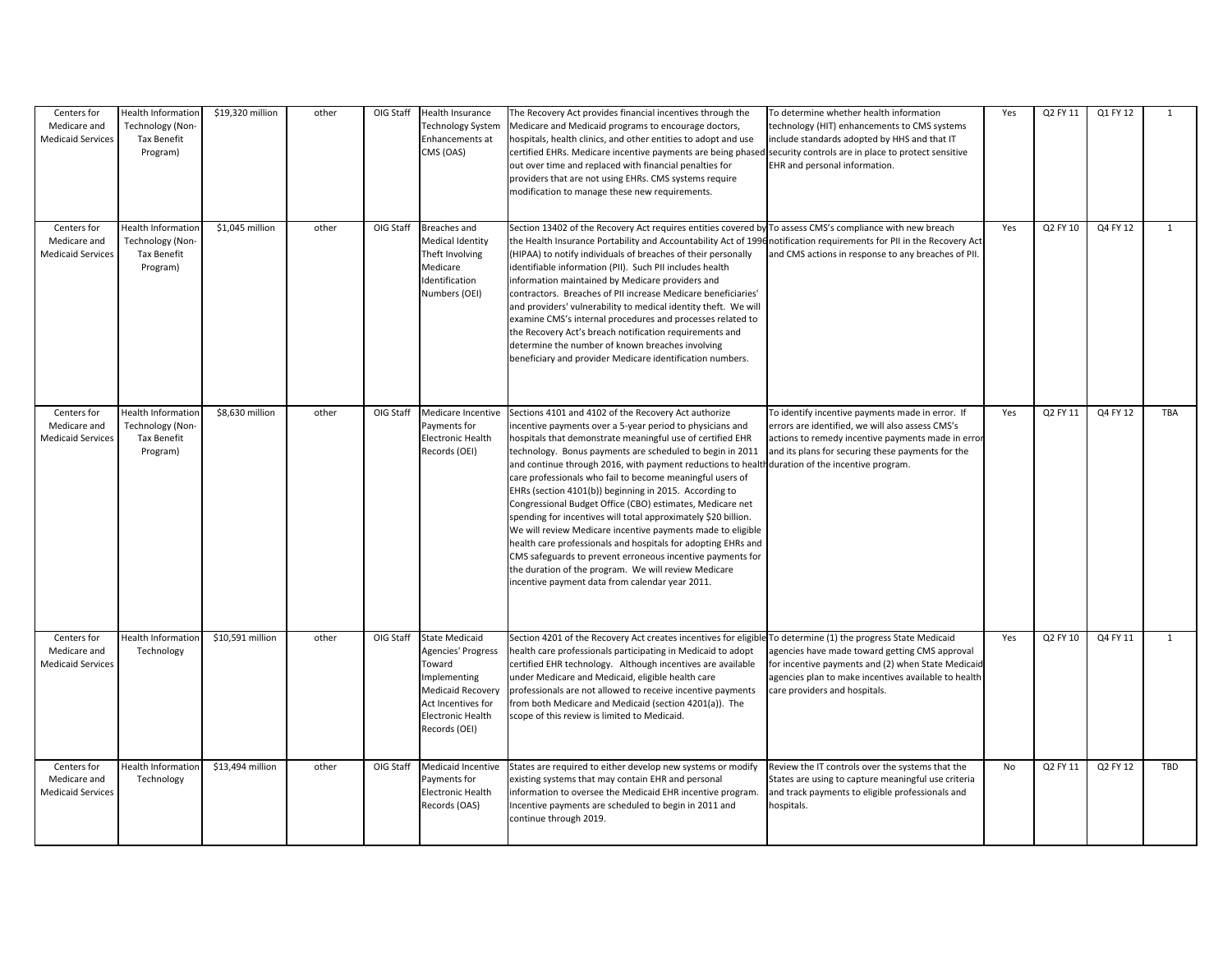| Centers for<br>Medicare and<br><b>Medicaid Services</b>   | <b>Health Information</b><br>Technology                    | \$13,494 million | other                         | OIG Staff | Medicaid Incentive<br>Payments for<br><b>Electronic Health</b><br>Records (OAS)                                                                            | Section 4201 of the Recovery Act establishes a program for<br>payment to providers who adopt and become meaningful<br>users of EHR. The Recovery Act establishes financial incentives payments and (2) provider incentive payments<br>for meaningful EHR users not to exceed 6 years. CMS is<br>currently planning to pay incentives to eligible hospitals and<br>critical access hospitals beginning in October 2010 and to<br>eligible professionals in January 2011. In addition, states can<br>begin to receive the 90 percent Federal financial participation<br>(FFP) match for some initial planning activities related to the<br>administration of the incentive payments. | To determine whether (1) initial planning activities<br>related to the administration of the incentive<br>claimed by the states were in accordance with<br>Medicare, Medicaid and Recovery Act<br>requirements.        | Yes       | Q3 FY 11 | Q3 FY 12 | $\overline{a}$          |
|-----------------------------------------------------------|------------------------------------------------------------|------------------|-------------------------------|-----------|------------------------------------------------------------------------------------------------------------------------------------------------------------|------------------------------------------------------------------------------------------------------------------------------------------------------------------------------------------------------------------------------------------------------------------------------------------------------------------------------------------------------------------------------------------------------------------------------------------------------------------------------------------------------------------------------------------------------------------------------------------------------------------------------------------------------------------------------------|------------------------------------------------------------------------------------------------------------------------------------------------------------------------------------------------------------------------|-----------|----------|----------|-------------------------|
| Centers for<br>Medicare and<br><b>Medicaid Services</b>   | Medicaid<br>Disproportionate<br>Share Hospital<br>Payments | \$595 million    | administrative<br>financial   | OIG Staff | Medicaid<br>Disproportionate<br>Share Hospital<br>Payments (OAS)                                                                                           | Section 5002 of the Recovery Act provides fiscal relief to states To determine whether DSH expenditures were<br>by increasing most states' FY 2009 and 2010 Medicaid<br>disproportionate share hospital (DSH) allotments by 2.5<br>percent. These payments are in addition to the regular<br>payments that DSH hospitals receive for providing care to<br>Medicaid beneficiaries. The Medicaid DSH allotment<br>calculation is based on a statutory formula in the Social<br>Security Act, § 1923. States receive an annual allotment to<br>make payments to DSH hospitals to account for higher costs<br>associated with treating uninsured and low-income patients.              | claimed in accordance with Medicaid requirements.                                                                                                                                                                      | Yes       | Q3 FY 11 | Q3 FY 12 | $\overline{2}$          |
| Centers for<br>Medicare and<br><b>Medicaid Services</b>   | Medicaid FMAP                                              | \$85,311 million | administrative<br>financial   | OIG Staff | <b>Medicaid High-Risk</b><br>Providers (OAS)                                                                                                               | Past OIG work in the Medicaid program, combined with<br>relatively high Medicaid payment error rates being reported<br>under CMS's Payment Error Rate Measurement (PERM), raise<br>concerns that high-risk areas need increased audit scrutiny<br>because of the additional funding being provided under the<br>Recovery Act.                                                                                                                                                                                                                                                                                                                                                      | To determine the accuracy of claims from selected<br>provider types that have a high risk of claiming<br>improper Medicaid payments.                                                                                   | Yes       | Q4 FY 09 | Q4 FY 11 | 15                      |
| Centers for<br>Medicare and<br><b>Medicaid Services</b>   | Medicaid FMAP                                              | \$85,311 million | other                         | OIG Staff | <b>States' Compliance</b><br>with Prompt<br>Payment<br>Requirements for<br>claiming increased<br><b>Federal Medical</b><br>Assistance<br>Percentages (OAS) | Pursuant to Section 5001(f)(2) of the Recovery Act, a state is<br>not eligible for increased FMAP when it has failed to pay claims with the prompt pay requirements in order to draw<br>timely. States must ensure that 90 percent of claims are paid down increased FMAP funds.<br>within 30 days of receipt and 99 percent are paid within 90<br>days of receipt.                                                                                                                                                                                                                                                                                                                | To determine whether states were in compliance                                                                                                                                                                         | Yes       | Q3 FY 09 | Q3 FY 11 | 6                       |
| Centers for<br>Medicare and<br><b>Medicaid Services</b>   | Medicaid FMAP                                              | \$85,311 million | Other                         | OIG Staff | States' Use of<br>Increased Recovery<br>Act Funding (OAS)                                                                                                  | Pursuant to Section 5001(f)(3) of the Recovery Act, a state is<br>not eligible for increased FMAP if any amounts attributable<br>(directly or indirectly) to such increase is deposited into any<br>reserve or rainy day fund.                                                                                                                                                                                                                                                                                                                                                                                                                                                     | To determine how select states used their increased<br>funding and whether states deposited increased<br>FMAP funds (directly or indirectly) into any reserve<br>or rainy day fund.                                    | Yes       | Q1 FY 10 | Q3 FY 11 | $\overline{\mathbf{3}}$ |
| Centers for<br>Medicare and<br><b>Medicaid Services</b>   | Medicaid FMAP                                              | \$85,311 million | administrative<br>financial   | OIG Staff | Reconciliation of<br><b>Expenditure Reports</b><br>to Claim Data (OAS)                                                                                     | The state Medicaid Manual requires that amounts reported on To determine whether the amounts reported on the<br>the Medicaid expenditure reports be actual expenditures.                                                                                                                                                                                                                                                                                                                                                                                                                                                                                                           | Medicaid expenditure reports are supported by<br>claim level data.                                                                                                                                                     | Yes       | Q4 FY 09 | Q4 FY 11 | 14                      |
| Health Resources<br>and Services<br>Administration        | Community Health<br>Centers                                | \$2,000 million  | administrative<br>financial   | OIG Staff | <b>Recipient Capability</b><br>Audits (OAS)                                                                                                                | Recipient Capability Audits are important for ensuring that<br>select grantees have the necessary systems and controls to<br>enable them to manage Federal funds and meet grant<br>requirements.                                                                                                                                                                                                                                                                                                                                                                                                                                                                                   | To determine whether select grantees have the<br>systems and controls necessary to manage Federal<br>funds and meet grant requirements.                                                                                | Yes       | Q4 FY 09 | Q2 FY 11 | 19                      |
| <b>Health Resources</b><br>and Services<br>Administration | Community Health<br>Centers                                | \$2,000 million  | administrative /<br>financial | OIG Staff | <b>Recipient Capability</b><br>Audits (OAS)                                                                                                                | Recipient Capability Audits are important for ensuring that<br>select grantees have the necessary systems and controls to<br>enable them to manage Federal funds and meet grant<br>requirements.                                                                                                                                                                                                                                                                                                                                                                                                                                                                                   | To summarize the results to Health Resources and<br>Services Administration (HRSA) as to whether select<br>grantees have the systems and controls necessary<br>to manage Federal funds and meet grant<br>requirements. | No        | Q3 FY 11 | Q4 FY 11 | 1                       |
| <b>Health Resources</b><br>and Services<br>Administration | Community Health<br>Centers                                | \$2,000 million  | administrative<br>financial   | OIG Staff | Act grants (OAS)                                                                                                                                           | Allowability of costs Grant costs must be reasonable, allowable, and allocable in<br>charged to Recovery accordance with grant terms and Federal regulations.                                                                                                                                                                                                                                                                                                                                                                                                                                                                                                                      | To evaluate whether grant costs claimed by CHCs<br>are allowable, allocable and reasonable costs under<br>the terms of the grant and applicable Federal<br>regulations.                                                | <b>No</b> | Q3 FY 11 | Q2 FY 12 | 16                      |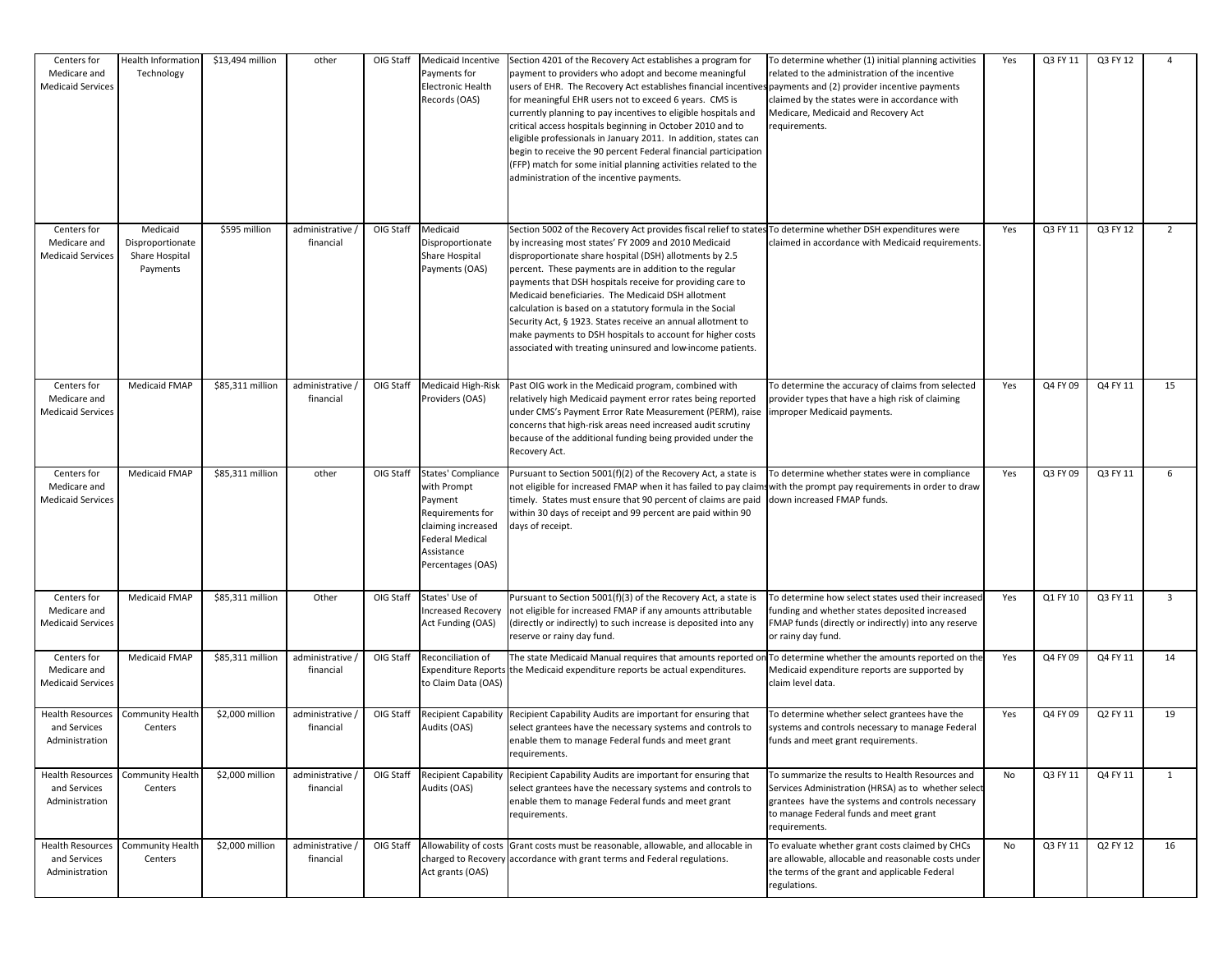| <b>Health Resources</b><br>and Services<br>Administration | <b>Community Health</b><br>Centers      | \$2,000 million | administrative /<br>financial | OIG Staff | <b>Internal Controls</b><br>Over Grant<br><b>Monitoring Process</b><br>(OAS)                 | Internal controls are important to ensure that use of funds is<br>consistent with the Recovery Act.                                                                                                                                                                                                                                                                                                                                                                                                                                                                                                                                                                                                                                                                                                                                                                                                                                                           | To determine whether HRSA's internal controls for<br>monitoring Recovery Act grants are effective and<br>efficient.                                                                                                                                                                                                                                 | Yes       | Q1 FY 10 | Q2 FY 11 | $\overline{1}$ |
|-----------------------------------------------------------|-----------------------------------------|-----------------|-------------------------------|-----------|----------------------------------------------------------------------------------------------|---------------------------------------------------------------------------------------------------------------------------------------------------------------------------------------------------------------------------------------------------------------------------------------------------------------------------------------------------------------------------------------------------------------------------------------------------------------------------------------------------------------------------------------------------------------------------------------------------------------------------------------------------------------------------------------------------------------------------------------------------------------------------------------------------------------------------------------------------------------------------------------------------------------------------------------------------------------|-----------------------------------------------------------------------------------------------------------------------------------------------------------------------------------------------------------------------------------------------------------------------------------------------------------------------------------------------------|-----------|----------|----------|----------------|
| <b>Health Resources</b><br>and Services<br>Administration | <b>Health Information</b><br>Technology | \$28.4 million  | other                         | OIG Staff | <b>Health Resources</b><br>and Services<br>Administration<br>Health IT Grants<br>(OEI)       | During 2007 and 2008, HRSA awarded 74 grants totaling \$50<br>million to health center-controlled networks (HCCNs) and large and other HIT initiatives. We will examine HRSA's<br>multisite health centers to implement EHRs and other HIT<br>innovations to improve the safety and quality of health care<br>delivery and to cut waste and duplication of care. The<br>Recovery Act provided HRSA with an additional \$120 million<br>for HCCNs to support EHR and HIT implementation and EHR<br>quality improvement. HRSA's Bureau of Primary Health Care i<br>charged with promoting the adoption and effective use of HIT<br>through grants and technical assistance.                                                                                                                                                                                                                                                                                     | To assess grantee progress in implementing EHR<br>efforts to promote and oversee grantees'<br>implementation of electronic health records.                                                                                                                                                                                                          | Yes       | Q4 FY 10 | Q2 FY 12 | $\mathbf{1}$   |
|                                                           | HHS Cross-Cutting Recipient Reporting   | \$5.8 million   | other                         | OIG Staff | Medicare and<br>Medicaid Health<br>Information Data<br>Privacy (OEI)                         | Sections 13400 and 13402 strengthened and expanded the<br>HIPAA Privacy Rule by creating new requirements that HIPAA-<br>covered entities notify individuals when their unsecured PII is<br>breached. Covered entities include health plans, health care<br>clearinghouses, and health care providers who conduct certain compliance with enforcement responsibilities<br>health care transactions electronically. We will review<br>selected HIPAA-covered Medicare and Medicaid program<br>providers' compliance with the Privacy Rule and Recovery Act<br>requirements that HIPAA covered entities notify individuals<br>when their unsecured PII is breached. The Office of Civil Rights<br>(OCR) is responsible for overseeing compliance with and<br>enforcement of the Privacy Rule. The Recovery Act<br>established new criminal and civil penalties for<br>noncompliance, as well as new enforcement responsibilities<br>(sections 13409 and 13410). | To determine whether Medicare and Medicaid<br>providers comply with HIPAA and Recovery Act<br>requirements. We will also review OCR's oversight<br>of implementation of the HIPAA Privacy Rule and<br>authorized by Sections 13409 and 13410 of the<br>Recovery Act.                                                                                | Yes       | Q2 FY 11 | Q2 FY 12 | $\mathbf{1}$   |
| National Institutes<br>of Health                          | Scientific Research                     | \$8,200 million | administrative<br>financial   | OIG Staff | Administrative and<br>Clerical Costs (OAS)                                                   | In accordance with Section C.1 of OMB Circular A-21, the cost<br>of a sponsored agreement includes the allowable direct costs<br>ncident to performance of the project plus the allocable<br>portion of allowable facilities and admin costs. Section<br>C.4.d.1 of the Circular mandates that colleges and universities<br>receiving Federal grants contracts take responsibility for<br>ensuring that all costs charged to these agreements are<br>allowable.                                                                                                                                                                                                                                                                                                                                                                                                                                                                                               | To determine whether the University is treating<br>adminsitrative and clerical salaries as well as other<br>costs normally charged as indirect costs on a<br>consistent basis as either direct or indirect charges,<br>except when incurred in "unlike circumstances" or<br>incurred for a "major project" in accordance with<br>OMB Circular A-21. | No        | Q1 FY 11 | Q4 FY 11 | 8              |
| National Institutes<br>of Health                          | Scientific Research                     | \$8,200 million | administrative /<br>financial | OIG Staff | College and<br><b>Universities</b><br>Compliance with<br><b>Federal Regulations</b><br>(OAS) | During the course of OIG audits on administrative and clerical<br>costs, limited steps will be performed to test the univerisities'<br>compliance with OMB Circular A-21 and NIH grant agreements<br>in several areas including recharge centers, investigator's level 21.<br>of commitment, cost transfers and extra compensation. The<br>OIG will perform additional audits based on the results of this<br>work.                                                                                                                                                                                                                                                                                                                                                                                                                                                                                                                                           | To determine whether the University is claiming<br>costs claimed for reimbursement on Federal grants<br>are allowable in accordance with OMB Circular A-                                                                                                                                                                                            | No        | Q3 FY 11 | Q2 FY 12 | 8              |
| of Health                                                 | National Institutes Scientific Research | \$8,200 million | administrative<br>financial   | OIG Staff | Paid to a State<br>University (OAS)                                                          | Extra Compensation In addition to the regular compensation earned by faculty<br>members, some colleges and universities allow extra<br>compensation to be earned for work performed above and<br>beyond the faculty member's normal workload. For federally<br>sponsored compensation additional rules that must be<br>followed include compensation must be calculated based on<br>the regular compensation of the faculty member, and<br>compensation must be used in unusual circumstances and be<br>approved by the sponsoring agency.                                                                                                                                                                                                                                                                                                                                                                                                                    | To determine if extra compensation is properly<br>charged to federally sponsored agreements in<br>accordance with OMB Circular A-21.                                                                                                                                                                                                                | <b>No</b> | Q1 FY 11 | Q3 FY 11 | 1              |